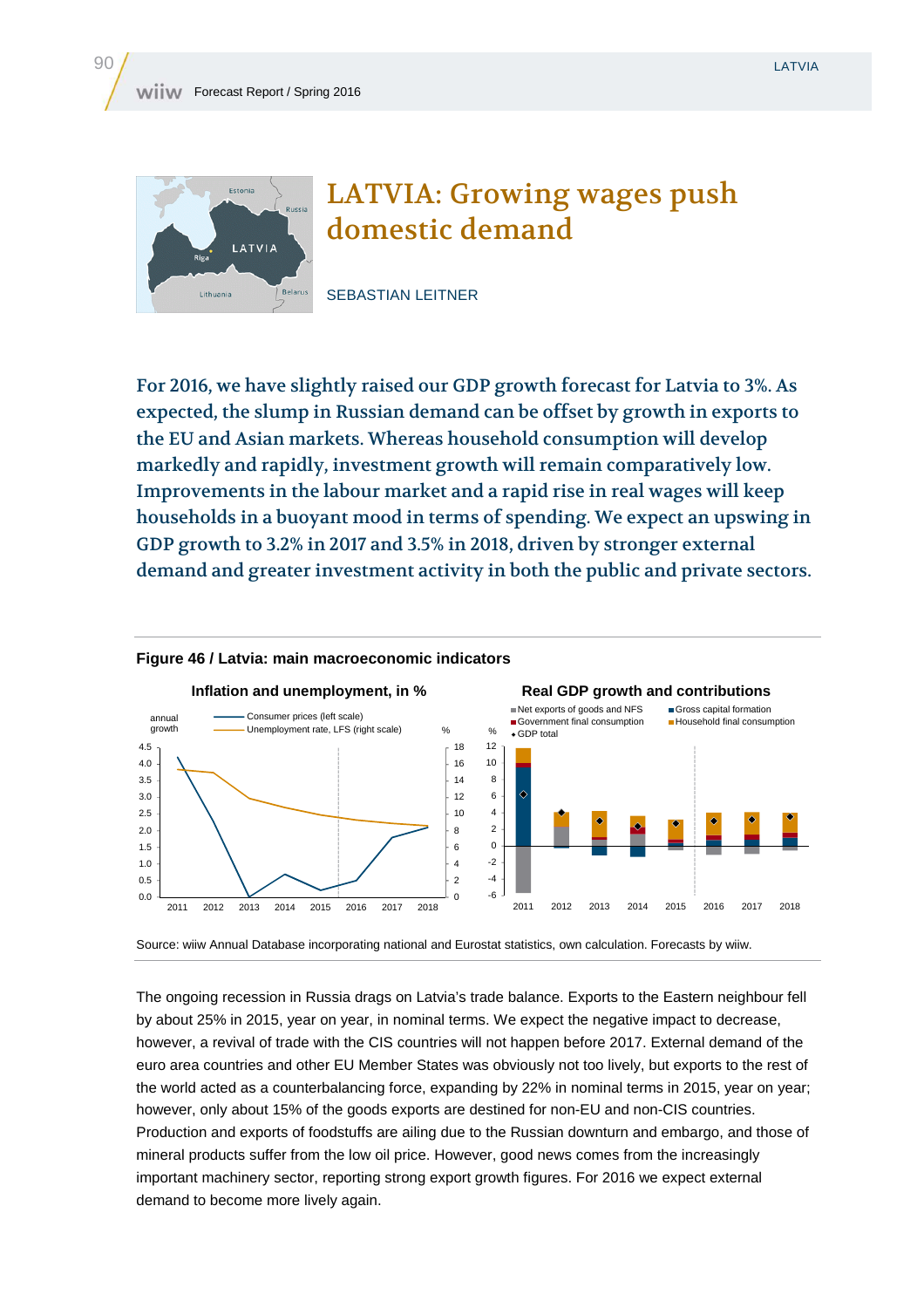In the steel industry, production at Liepajas metalurgs, the largest company in the sector, is still suffering from low prices driven down by Chinese producers flooding the world market. The company welcomes the European Commission's anti-dumping probes into steel imports from China and urges the government to subsidise its production – which is, however, very unlikely to happen. Thus temporary production halts are expected also in 2016 and gas and electricity utilities may again refrain from supplying energy.

Given the low growth of external demand, capacity utilisation remained almost stagnant in 2015. Thus we do not expect a strong upswing of private fixed capital investments this year; the same applies to public investments. The availability of fresh EU funds will not, according to the 2016 government budget, result in public investments growing swiftly but will be used only later, from 2017 onwards. The pessimistic sentiments of entrepreneurs in the construction sector are understandable if we look at the recently declining numbers of building permits for non-residential buildings, while households will keep on raising their credit-funded expenditures for the acquisition of dwellings. Overall, we expect total gross fixed investment to continue growing at a low rate both in 2016 and 2017.

The significant decrease in oil prices will keep consumer inflation almost stagnant also in 2016. The wage growth increased core inflation. However, only in 2017 and thereafter will rising prices in the services sector and an upswing of external demand result in consumer inflation rising to about 2%.

Employment growth attained 1.2% in 2015 and will continue at the same rate also this year. The declining activity in the transport sector and partly also in construction will result in lower employment there, while particularly services sectors will provide for ongoing job creation. However, demographic developments – including net emigration – result in a further decline in the working-age population, thus growth in employment will decrease as well. Towards the end of 2015 the unemployment rate returned to single digits for the first time since the outbreak of the global financial crisis in 2008. This year and in 2017 we expect a more gradual reduction to 9.3% and 8.9%, respectively.

The improvement of the labour market situation and the increase in the minimum wage from EUR 320 to EUR 360 resulted in real net wages growing by more than 7% in 2015. In January 2016 minimum wages have again been raised, but only slightly, to EUR 370 per month. We therefore expect that household incomes will grow at a somewhat slower pace this year. Consumer confidence indicators increased slightly towards the end of 2015 and households plan to invest more in consumer durables. Benefiting from still low inflation, households will increase their consumption in 2016 even slightly more than last year. Thus domestic demand will keep the Latvian economy developing at a good pace.

In February this year a new government led by Prime Minister Māris Kučinskis, a member of the agrarian 'Union of Greens and Farmers', was appointed; the coalition remained unchanged, comprising also the centre to right wing conservative parties 'Unity' and 'National Alliance'. Former Prime Minister Laimdota Straujuma had stumbled over teacher strikes and disagreements in the coalition on hikes in defence expenditures, ongoing immigration issues and state assistance to the ailing national airline Air Baltic. However, no change in economic and fiscal policies is to be expected. The government budget for 2016 foresees an increase in the defence budget of 45% to 1.4% of GDP with a medium-term target of 2% for 2018. The introduced changes in income taxation (a solidarity tax for the upper 0.6% of income earners and the change from the non-taxable personal allowance to an income-dependent declining amount) turns the flat tax system slightly more progressive. Public wage growth will, as in recent years,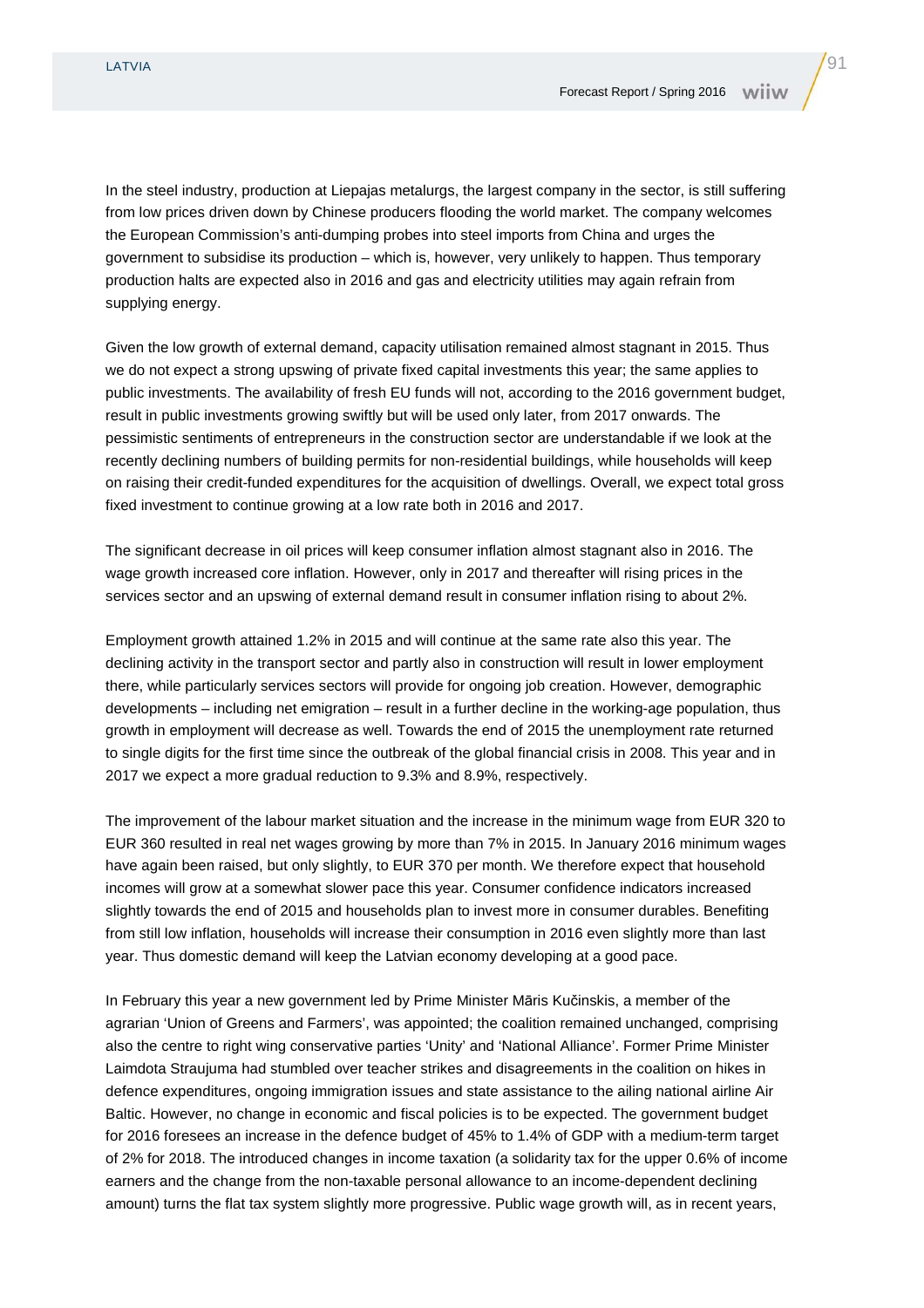remain below the one of the private sector. The budget deficit of 1.3% of GDP in 2015 was slightly above the planned 1% but is expected to move towards the target this year and the next.

Despite the persisting Russian economic downturn, we forecast the GDP to rise by 3% in 2016. Given the expected speed-up in demand in the EU and a rise in domestic investment activity driven by the inflow of EU funds, we have slightly increased our forecast for the upswing in overall economic activity to 3.2% for 2017 and 3.5% for 2018.